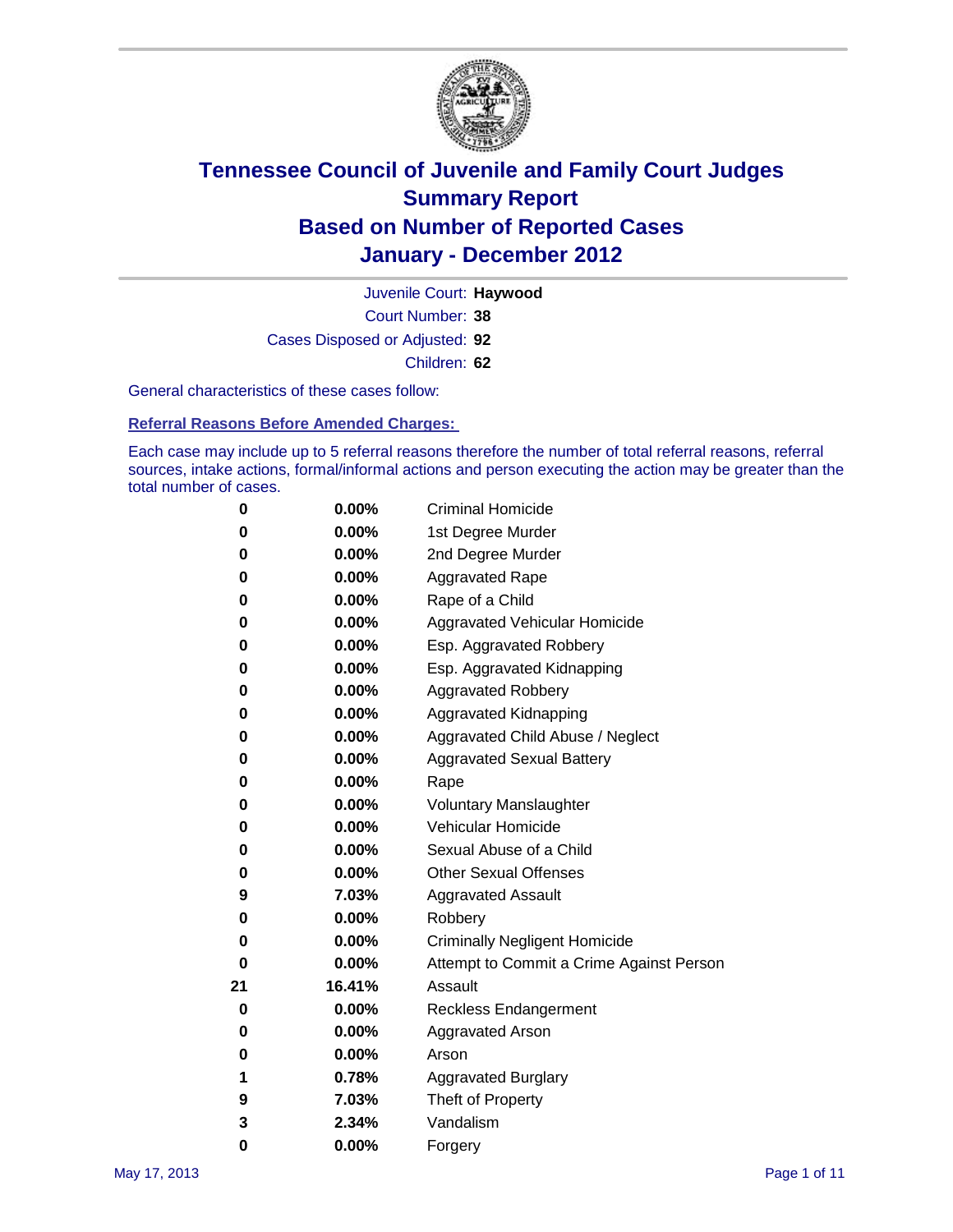

Court Number: **38** Juvenile Court: **Haywood**

Cases Disposed or Adjusted: **92**

Children: **62**

#### **Referral Reasons Before Amended Charges:**

Each case may include up to 5 referral reasons therefore the number of total referral reasons, referral sources, intake actions, formal/informal actions and person executing the action may be greater than the total number of cases.

| 0            | 0.00%  | <b>Worthless Checks</b>                                     |
|--------------|--------|-------------------------------------------------------------|
| 0            | 0.00%  | Illegal Possession / Fraudulent Use of Credit / Debit Cards |
| 2            | 1.56%  | <b>Burglary</b>                                             |
| 2            | 1.56%  | Unauthorized Use of a Vehicle                               |
| 0            | 0.00%  | <b>Cruelty to Animals</b>                                   |
| 0            | 0.00%  | Sale of Controlled Substances                               |
| 2            | 1.56%  | <b>Other Drug Offenses</b>                                  |
| 6            | 4.69%  | Possession of Controlled Substances                         |
| 0            | 0.00%  | <b>Criminal Attempt</b>                                     |
| 2            | 1.56%  | Carrying Weapons on School Property                         |
| 2            | 1.56%  | Unlawful Carrying / Possession of a Weapon                  |
| 0            | 0.00%  | <b>Evading Arrest</b>                                       |
| 0            | 0.00%  | Escape                                                      |
| 2            | 1.56%  | Driving Under Influence (DUI)                               |
| $\mathbf{2}$ | 1.56%  | Possession / Consumption of Alcohol                         |
| 0            | 0.00%  | Resisting Stop, Frisk, Halt, Arrest or Search               |
| 0            | 0.00%  | <b>Aggravated Criminal Trespass</b>                         |
| 11           | 8.59%  | Harassment                                                  |
| 0            | 0.00%  | Failure to Appear                                           |
| 0            | 0.00%  | Filing a False Police Report                                |
| 3            | 2.34%  | Criminal Impersonation                                      |
| 2            | 1.56%  | <b>Disorderly Conduct</b>                                   |
| 1            | 0.78%  | <b>Criminal Trespass</b>                                    |
| 0            | 0.00%  | <b>Public Intoxication</b>                                  |
| 0            | 0.00%  | Gambling                                                    |
| 14           | 10.94% | <b>Traffic</b>                                              |
| 0            | 0.00%  | <b>Local Ordinances</b>                                     |
| 0            | 0.00%  | Violation of Wildlife Regulations                           |
| 0            | 0.00%  | Contempt of Court                                           |
| 25           | 19.53% | Violation of Probation                                      |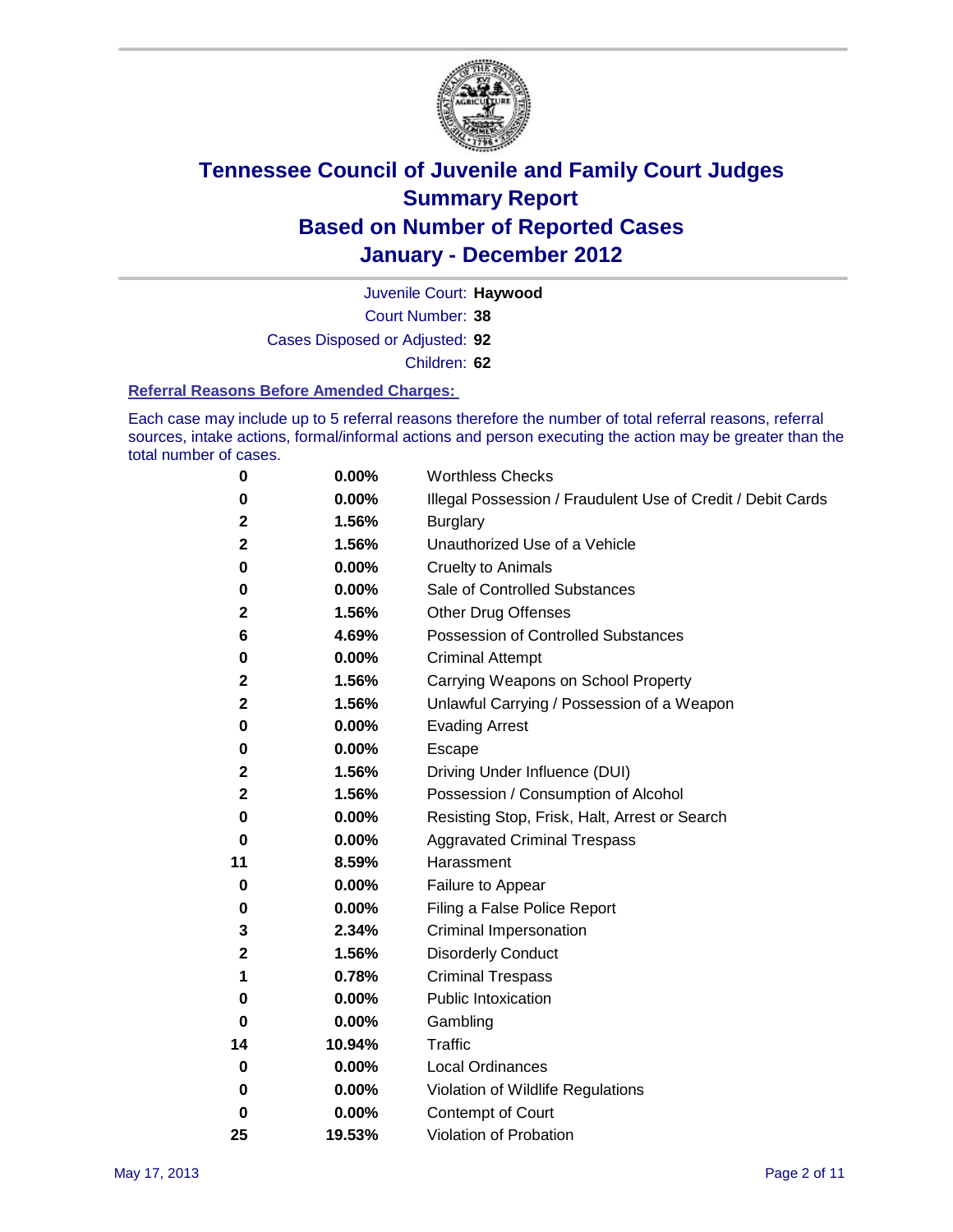

Court Number: **38** Juvenile Court: **Haywood** Cases Disposed or Adjusted: **92** Children: **62**

#### **Referral Reasons Before Amended Charges:**

Each case may include up to 5 referral reasons therefore the number of total referral reasons, referral sources, intake actions, formal/informal actions and person executing the action may be greater than the total number of cases.

| 128         | 100.00%        | <b>Total Referrals</b>                                 |
|-------------|----------------|--------------------------------------------------------|
| 0           | 0.00%          | Other                                                  |
| 0           | 0.00%          | <b>Consent to Marry</b>                                |
| 0           | 0.00%          | <b>Request for Medical Treatment</b>                   |
| 0           | 0.00%          | <b>Child Support</b>                                   |
| 0           | 0.00%          | Paternity / Legitimation                               |
| 0           | 0.00%          | Visitation                                             |
| 0           | 0.00%          | Custody                                                |
| 0           | 0.00%          | <b>Foster Care Review</b>                              |
| 0           | 0.00%          | <b>Administrative Review</b>                           |
| 0           | 0.00%          | <b>Judicial Review</b>                                 |
| 0           | 0.00%          | Violation of Informal Adjustment                       |
| 0           | 0.00%          | <b>Violation of Pretrial Diversion</b>                 |
| 0           | 0.00%          | Termination of Parental Rights                         |
| 0           | 0.00%          | Dependency / Neglect                                   |
| 0           | 0.00%          | <b>Physically Abused Child</b>                         |
| 0           | 0.00%          | Sexually Abused Child                                  |
| 0           | 0.00%          | <b>Violation of Curfew</b>                             |
| 0           | 0.00%          | Violation of a Valid Court Order                       |
| 0<br>2      | 0.00%<br>1.56% | Out-of-State Runaway<br>Possession of Tobacco Products |
| $\bf{0}$    | 0.00%          | In-State Runaway                                       |
| 3           | 2.34%          | Truancy                                                |
| $\mathbf 2$ | 1.56%          | Unruly Behavior                                        |
| $\mathbf 2$ | 1.56%          | Violation of Aftercare                                 |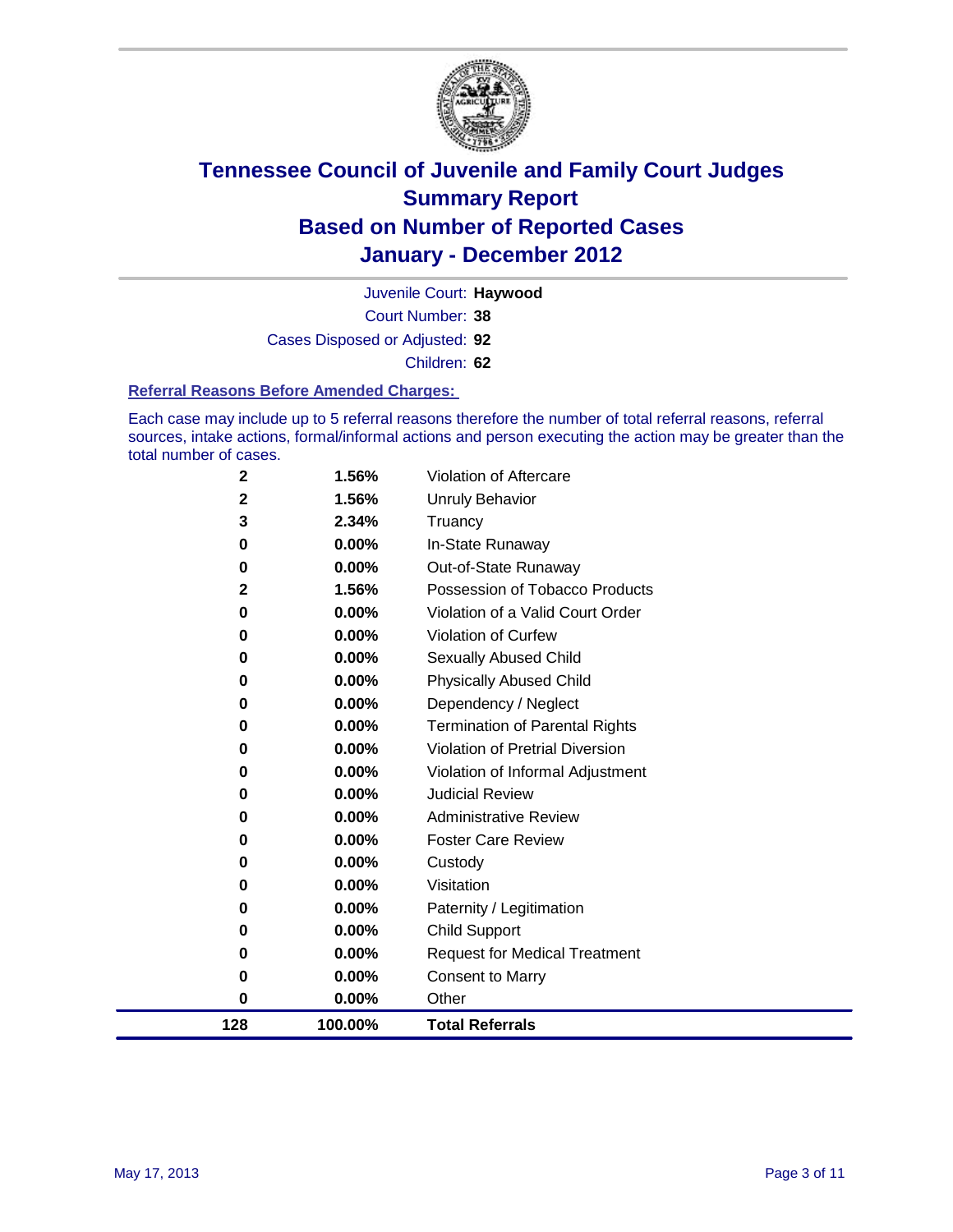

| 128                        | 100.00%                        | <b>Total Referral Sources</b>     |  |  |  |
|----------------------------|--------------------------------|-----------------------------------|--|--|--|
| $\bf{0}$                   | 0.00%                          | Other                             |  |  |  |
| 0                          | 0.00%                          | Unknown                           |  |  |  |
| 0                          | 0.00%                          | Hospital                          |  |  |  |
| 0                          | 0.00%                          | Child & Parent                    |  |  |  |
| 21                         | 16.41%                         | Victim                            |  |  |  |
| 1                          | 0.78%                          | <b>Other Court</b>                |  |  |  |
| 0                          | 0.00%                          | Social Agency                     |  |  |  |
| 23                         | 17.97%                         | <b>Court Staff</b>                |  |  |  |
| 0                          | 0.00%                          | <b>District Attorney's Office</b> |  |  |  |
| 0                          | 0.00%                          | <b>Other State Department</b>     |  |  |  |
| 4                          | 3.13%                          | <b>DCS</b>                        |  |  |  |
| 0                          | 0.00%                          | <b>CSA</b>                        |  |  |  |
| 3                          | 2.34%                          | School                            |  |  |  |
| 0                          | 0.00%                          | Self                              |  |  |  |
| 0                          | 0.00%                          | <b>Relatives</b>                  |  |  |  |
| 0                          | 0.00%                          | Parents                           |  |  |  |
| 76                         | 59.38%                         | <b>Law Enforcement</b>            |  |  |  |
| <b>Referral Sources: 1</b> |                                |                                   |  |  |  |
|                            | Children: 62                   |                                   |  |  |  |
|                            | Cases Disposed or Adjusted: 92 |                                   |  |  |  |
|                            | <b>Court Number: 38</b>        |                                   |  |  |  |
|                            |                                | Juvenile Court: Haywood           |  |  |  |
|                            |                                |                                   |  |  |  |

### **Age of Child at Referral: 2**

| 62           | 100.00%  | <b>Total Child Count</b> |
|--------------|----------|--------------------------|
| 0            | $0.00\%$ | <b>Unknown</b>           |
| 0            | 0.00%    | Ages 19 and Over         |
| 14           | 22.58%   | Ages 17 through 18       |
| 29           | 46.77%   | Ages 15 through 16       |
| 14           | 22.58%   | Ages 13 through 14       |
| $\mathbf{2}$ | 3.23%    | Ages 11 through 12       |
| 3            | 4.84%    | Ages 10 and Under        |
|              |          |                          |

<sup>1</sup> If different than number of Referral Reasons (128), verify accuracy of your court's data.

<sup>2</sup> One child could be counted in multiple categories, verify accuracy of your court's data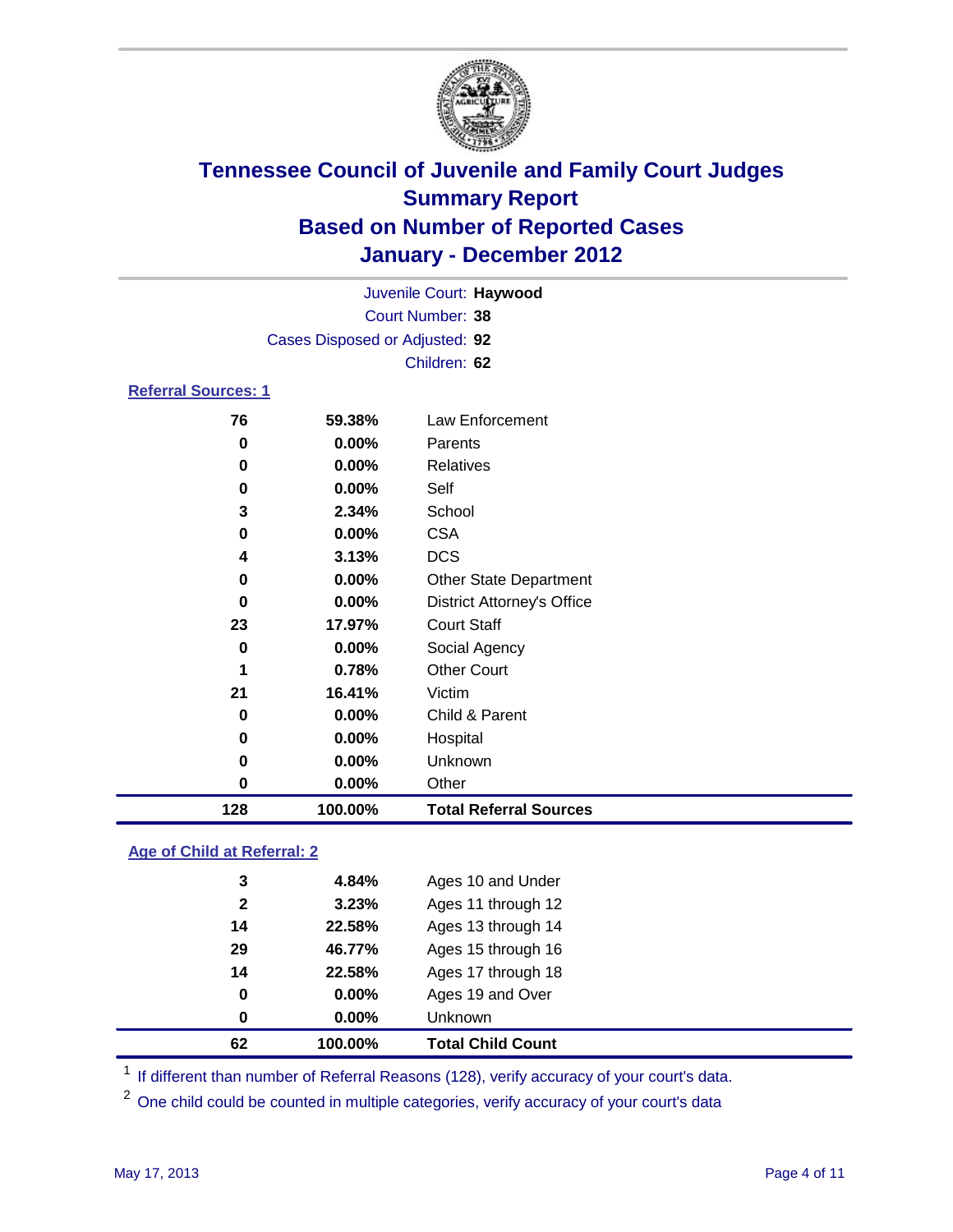

| Juvenile Court: Haywood                 |                                |                          |  |  |  |
|-----------------------------------------|--------------------------------|--------------------------|--|--|--|
| Court Number: 38                        |                                |                          |  |  |  |
|                                         | Cases Disposed or Adjusted: 92 |                          |  |  |  |
|                                         | Children: 62                   |                          |  |  |  |
| Sex of Child: 1                         |                                |                          |  |  |  |
| 47                                      | 75.81%                         | Male                     |  |  |  |
| 15                                      | 24.19%                         | Female                   |  |  |  |
| $\mathbf 0$                             | 0.00%                          | Unknown                  |  |  |  |
| 62                                      | 100.00%                        | <b>Total Child Count</b> |  |  |  |
| Race of Child: 1                        |                                |                          |  |  |  |
| 20                                      | 32.26%                         | White                    |  |  |  |
| 41                                      | 66.13%                         | African American         |  |  |  |
| 0                                       | 0.00%                          | Native American          |  |  |  |
| $\mathbf 0$                             | 0.00%                          | Asian                    |  |  |  |
| 1                                       | 1.61%                          | Mixed                    |  |  |  |
| 0                                       | 0.00%                          | Unknown                  |  |  |  |
| 62                                      | 100.00%                        | <b>Total Child Count</b> |  |  |  |
| <b>Hispanic Origin: 1</b>               |                                |                          |  |  |  |
| 5                                       | 8.06%                          | Yes                      |  |  |  |
| 57                                      | 91.94%                         | No                       |  |  |  |
| $\mathbf 0$                             | 0.00%                          | Unknown                  |  |  |  |
| 62                                      | 100.00%                        | <b>Total Child Count</b> |  |  |  |
| <b>School Enrollment of Children: 1</b> |                                |                          |  |  |  |
| 58                                      | 93.55%                         | Yes                      |  |  |  |
| 3                                       | 4.84%                          | No                       |  |  |  |
| 1                                       | 1.61%                          | Unknown                  |  |  |  |
| 62                                      | 100.00%                        | <b>Total Child Count</b> |  |  |  |

One child could be counted in multiple categories, verify accuracy of your court's data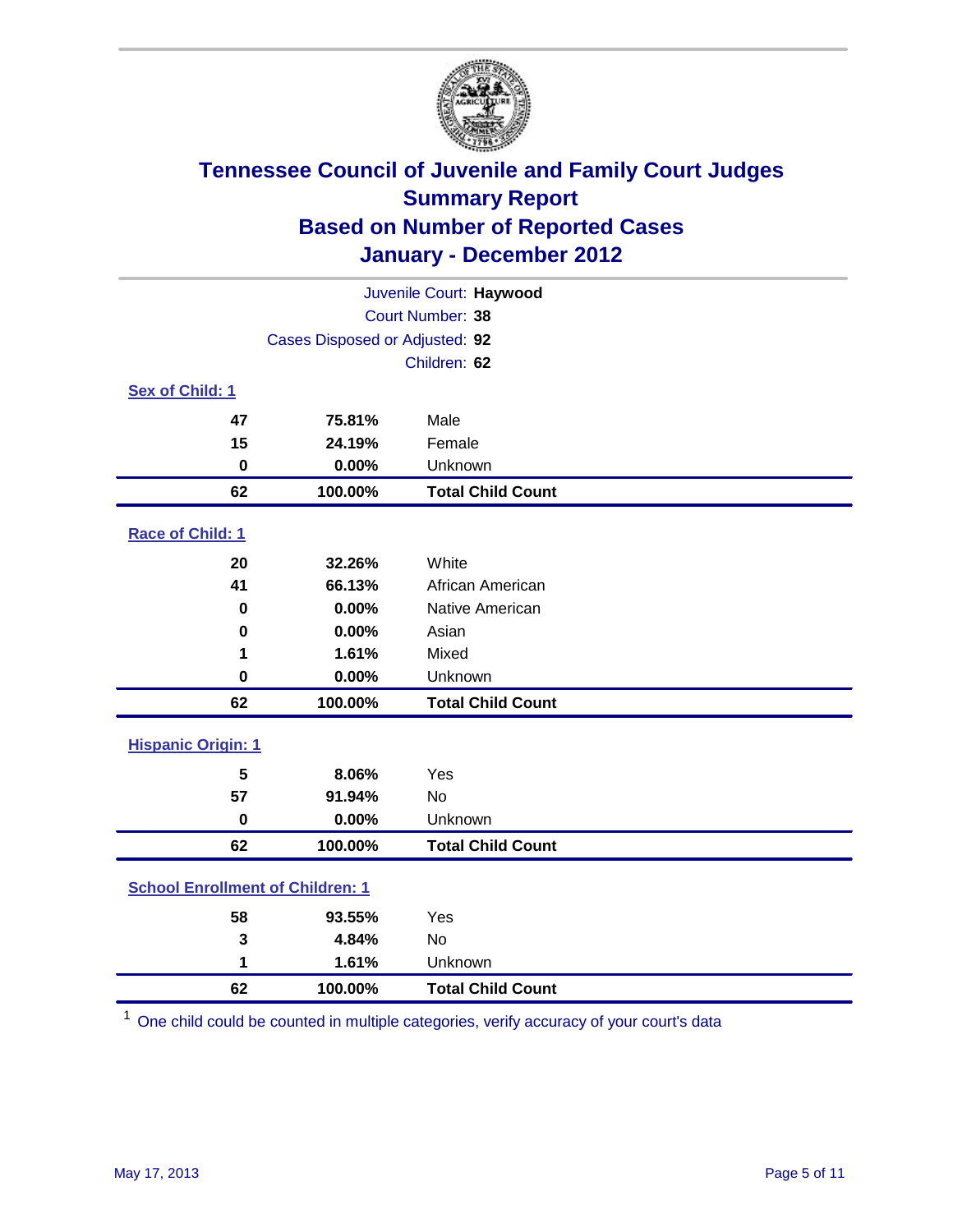

Court Number: **38** Juvenile Court: **Haywood** Cases Disposed or Adjusted: **92** Children: **62 Living Arrangement of Child at Time of Referral: 1 6.45%** With Both Biological Parents **0.00%** With Father and Stepmother **6.45%** With Mother and Stepfather **64.52%** With Mother **0.00%** With Father

| 62 | 100.00%  | <b>Total Child Count</b> |
|----|----------|--------------------------|
| 0  | $0.00\%$ | Other                    |
| 0  | $0.00\%$ | Unknown                  |
| 2  | 3.23%    | Independent              |
| 0  | $0.00\%$ | In an Institution        |
| 1  | 1.61%    | In a Residential Center  |
| 1  | 1.61%    | In a Group Home          |
| 1  | 1.61%    | With Foster Family       |
| 0  | $0.00\%$ | With Adoptive Parents    |
| 9  | 14.52%   | <b>With Relatives</b>    |
| 0  | $0.00\%$ | With Father              |
| 40 | 64.52%   | With Mother              |

### **Type of Detention: 2**

| 92           | 100.00%  | <b>Total Detention Count</b> |
|--------------|----------|------------------------------|
| 0            | $0.00\%$ | Other                        |
| 90           | 97.83%   | Does Not Apply               |
| 0            | 0.00%    | Unknown                      |
| 0            | $0.00\%$ | Psychiatric Hospital         |
| 0            | 0.00%    | Jail - No Separation         |
| 0            | $0.00\%$ | Jail - Partial Separation    |
| 0            | $0.00\%$ | Jail - Complete Separation   |
| $\mathbf{2}$ | 2.17%    | Juvenile Detention Facility  |
| 0            | $0.00\%$ | Non-Secure Placement         |
|              |          |                              |

<sup>1</sup> One child could be counted in multiple categories, verify accuracy of your court's data

<sup>2</sup> If different than number of Cases (92) verify accuracy of your court's data.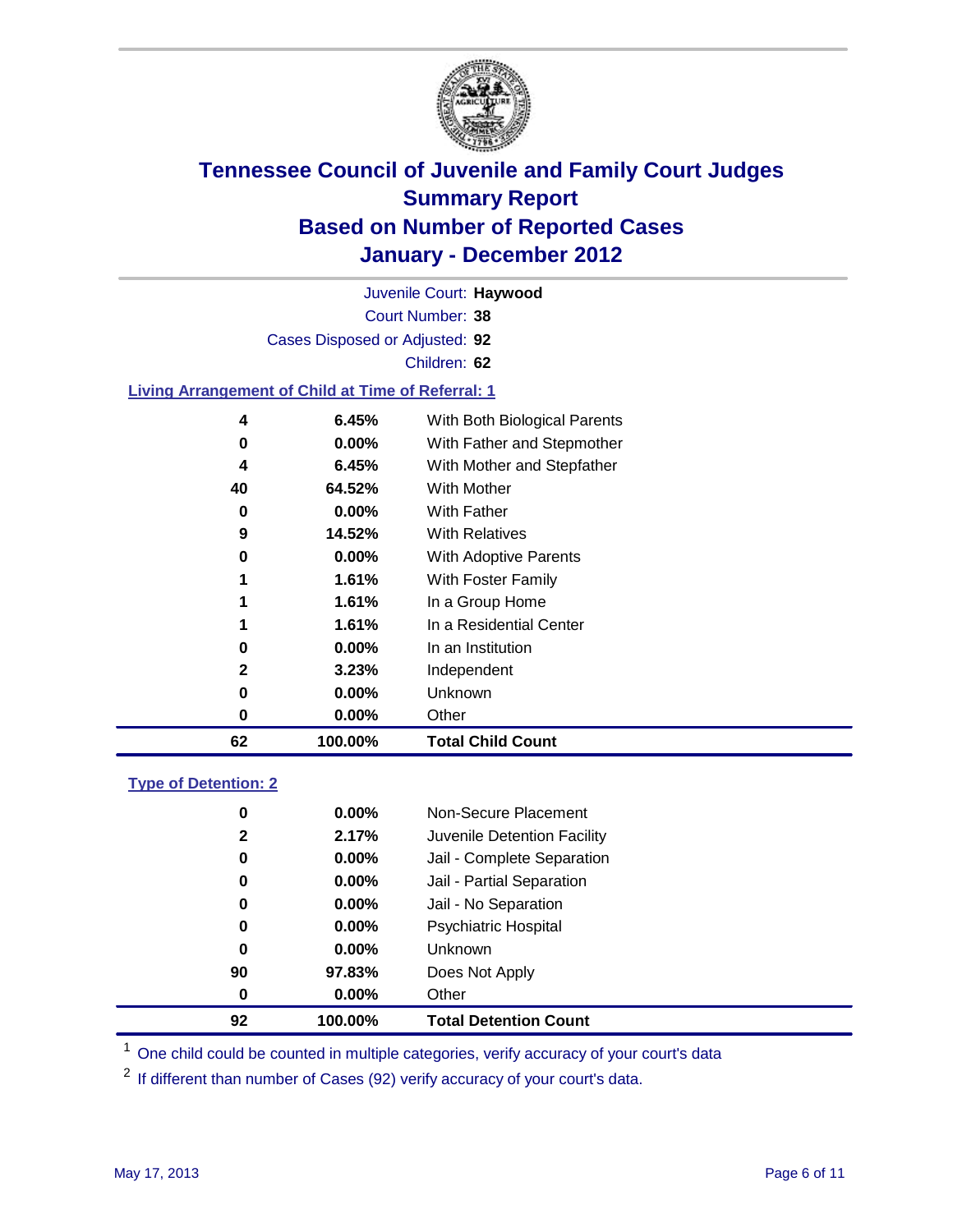

|                                                    | Juvenile Court: Haywood        |                                      |  |  |
|----------------------------------------------------|--------------------------------|--------------------------------------|--|--|
|                                                    | Court Number: 38               |                                      |  |  |
|                                                    | Cases Disposed or Adjusted: 92 |                                      |  |  |
|                                                    |                                | Children: 62                         |  |  |
| <b>Placement After Secure Detention Hearing: 1</b> |                                |                                      |  |  |
| 1                                                  | 1.09%                          | Returned to Prior Living Arrangement |  |  |
| 1                                                  | 1.09%                          | Juvenile Detention Facility          |  |  |
| $\bf{0}$                                           | 0.00%                          | Jail                                 |  |  |
| 0                                                  | 0.00%                          | Shelter / Group Home                 |  |  |
| $\bf{0}$                                           | 0.00%                          | <b>Foster Family Home</b>            |  |  |
| 0                                                  | 0.00%                          | Psychiatric Hospital                 |  |  |
| 0                                                  | 0.00%                          | Unknown                              |  |  |
| 90                                                 | 97.83%                         | Does Not Apply                       |  |  |
| $\mathbf 0$                                        | 0.00%                          | Other                                |  |  |
| 92                                                 | 100.00%                        | <b>Total Placement Count</b>         |  |  |
| <b>Intake Actions: 2</b>                           |                                |                                      |  |  |
| 114                                                | 89.06%                         | <b>Petition Filed</b>                |  |  |
| $\bf{0}$                                           | 0.00%                          | <b>Motion Filed</b>                  |  |  |
| 14                                                 | 10.94%                         | <b>Citation Processed</b>            |  |  |
| $\bf{0}$                                           |                                |                                      |  |  |
|                                                    | 0.00%                          | Notification of Paternity Processed  |  |  |
| $\mathbf 0$                                        | 0.00%                          | Scheduling of Judicial Review        |  |  |
| $\bf{0}$                                           | 0.00%                          | Scheduling of Administrative Review  |  |  |
| 0                                                  | $0.00\%$                       | Scheduling of Foster Care Review     |  |  |
| 0                                                  | 0.00%                          | Unknown                              |  |  |
| 0                                                  | 0.00%                          | Does Not Apply                       |  |  |
| 0                                                  | 0.00%                          | Other                                |  |  |

<sup>1</sup> If different than number of Cases (92) verify accuracy of your court's data.

<sup>2</sup> If different than number of Referral Reasons (128), verify accuracy of your court's data.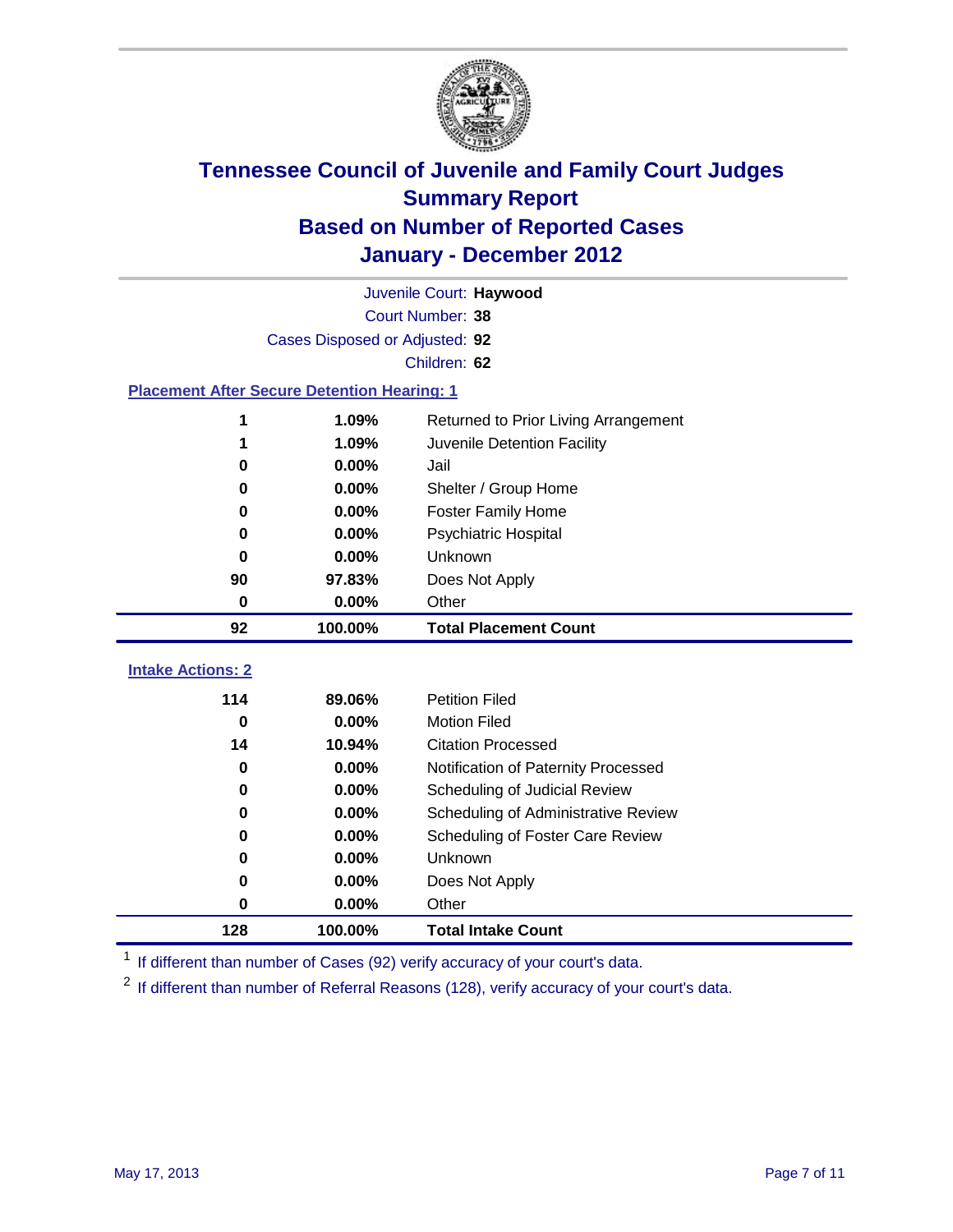

Court Number: **38** Juvenile Court: **Haywood** Cases Disposed or Adjusted: **92** Children: **62**

#### **Last Grade Completed by Child: 1**

| 62           | 100.00%        | <b>Total Child Count</b>     |  |
|--------------|----------------|------------------------------|--|
| 0            | 0.00%          | Other                        |  |
| 4            | 6.45%          | Unknown                      |  |
| 0            | 0.00%          | <b>Never Attended School</b> |  |
| 0            | 0.00%          | Graduated                    |  |
| 0            | 0.00%          | <b>GED</b>                   |  |
| $\pmb{0}$    | 0.00%          | Non-Graded Special Ed        |  |
| 0            | 0.00%          | 12th Grade                   |  |
| 4            | 6.45%          | 11th Grade                   |  |
| 10           | 16.13%         | 10th Grade                   |  |
| 11           | 17.74%         | 9th Grade                    |  |
| 20           | 32.26%         | 8th Grade                    |  |
| 8            | 12.90%         | 7th Grade                    |  |
| 1            | 1.61%          | 6th Grade                    |  |
| 1            | 1.61%          | 5th Grade                    |  |
| $\mathbf{2}$ | 3.23%          | 4th Grade                    |  |
| 1            | 1.61%          | 3rd Grade                    |  |
| 0            | 0.00%          | 2nd Grade                    |  |
| 0<br>0       | 0.00%<br>0.00% | Kindergarten<br>1st Grade    |  |
| 0            | 0.00%          | Preschool                    |  |
| 0            | 0.00%          | Too Young for School         |  |

### **Enrolled in Special Education: 1**

| 62 | 100.00% | <b>Total Child Count</b> |
|----|---------|--------------------------|
| 4  | 6.45%   | <b>Unknown</b>           |
| 55 | 88.71%  | No                       |
| 3  | 4.84%   | Yes                      |
|    |         |                          |

One child could be counted in multiple categories, verify accuracy of your court's data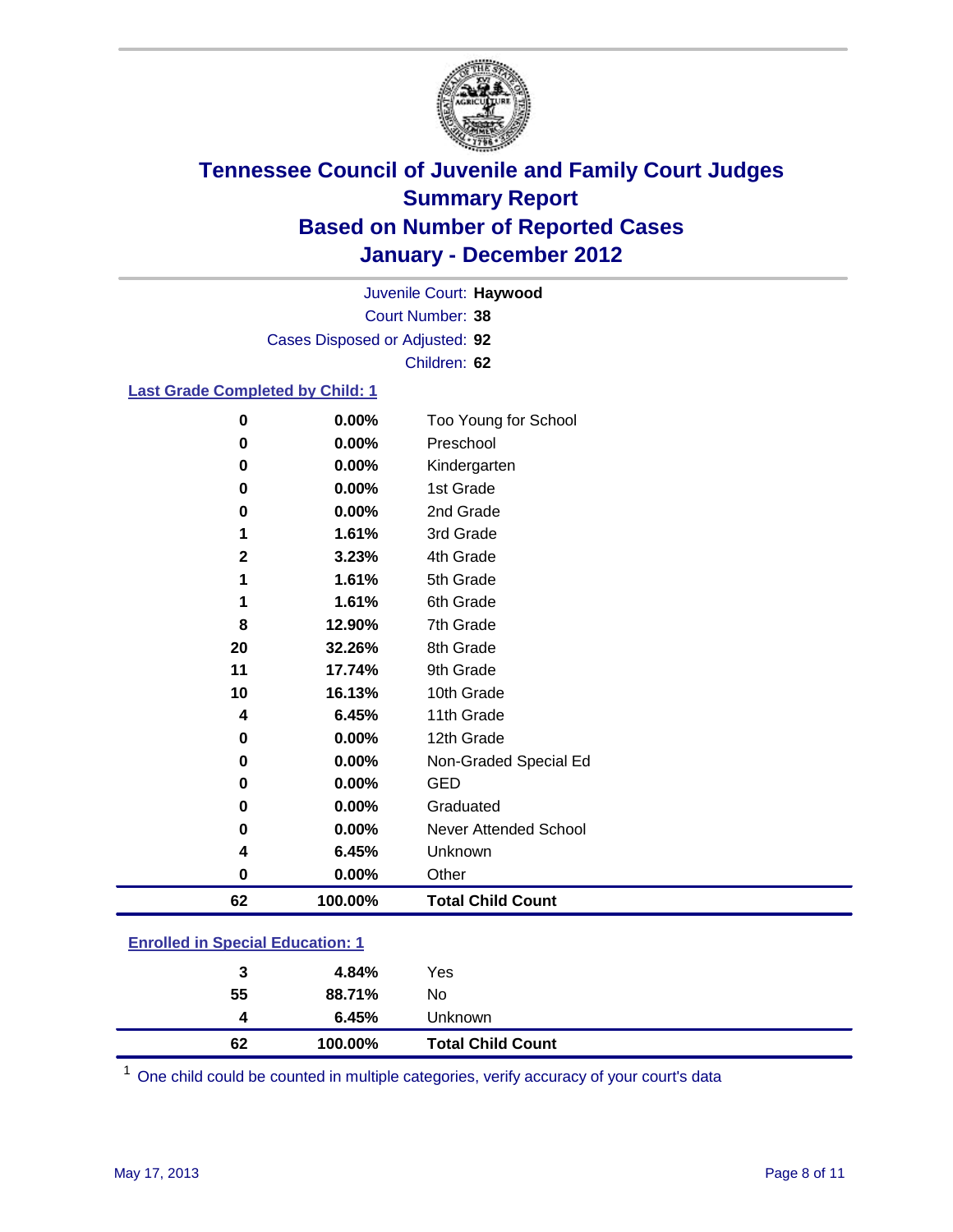

| Juvenile Court: Haywood      |                                |                           |  |  |
|------------------------------|--------------------------------|---------------------------|--|--|
|                              | Court Number: 38               |                           |  |  |
|                              | Cases Disposed or Adjusted: 92 |                           |  |  |
|                              | Children: 62                   |                           |  |  |
| <b>Action Executed By: 1</b> |                                |                           |  |  |
| 127                          | 99.22%                         | Judge                     |  |  |
| 0                            | $0.00\%$                       | Magistrate                |  |  |
| 1                            | 0.78%                          | <b>YSO</b>                |  |  |
| 0                            | $0.00\%$                       | Other                     |  |  |
| 0                            | 0.00%                          | Unknown                   |  |  |
| 128                          | 100.00%                        | <b>Total Action Count</b> |  |  |

### **Formal / Informal Actions: 1**

| 6   | 4.69%    | Dismissed                                        |
|-----|----------|--------------------------------------------------|
| 6   | 4.69%    | Retired / Nolle Prosequi                         |
| 81  | 63.28%   | <b>Complaint Substantiated Delinquent</b>        |
| 6   | 4.69%    | <b>Complaint Substantiated Status Offender</b>   |
| 0   | $0.00\%$ | <b>Complaint Substantiated Dependent/Neglect</b> |
| 0   | $0.00\%$ | <b>Complaint Substantiated Abused</b>            |
| 0   | $0.00\%$ | <b>Complaint Substantiated Mentally III</b>      |
| 0   | $0.00\%$ | Informal Adjustment                              |
| 0   | $0.00\%$ | <b>Pretrial Diversion</b>                        |
| 0   | $0.00\%$ | <b>Transfer to Adult Court Hearing</b>           |
| 0   | $0.00\%$ | Charges Cleared by Transfer to Adult Court       |
| 0   | $0.00\%$ | Special Proceeding                               |
| 0   | $0.00\%$ | <b>Review Concluded</b>                          |
| 29  | 22.66%   | Case Held Open                                   |
| 0   | $0.00\%$ | Other                                            |
| 0   | $0.00\%$ | Unknown                                          |
| 128 | 100.00%  | <b>Total Action Count</b>                        |

<sup>1</sup> If different than number of Referral Reasons (128), verify accuracy of your court's data.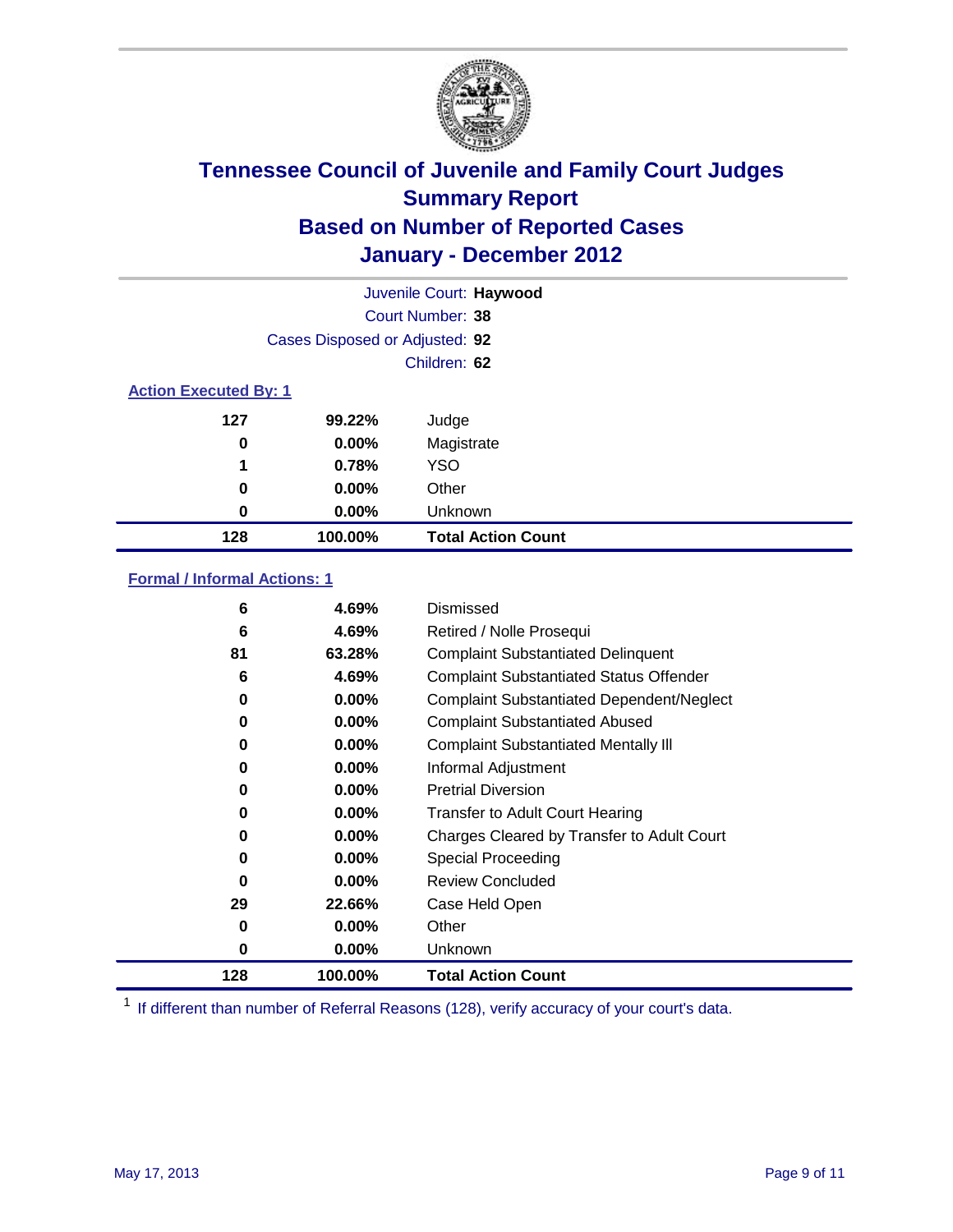

|                       |                                | Juvenile Court: Haywood                               |
|-----------------------|--------------------------------|-------------------------------------------------------|
|                       |                                | Court Number: 38                                      |
|                       | Cases Disposed or Adjusted: 92 |                                                       |
|                       |                                | Children: 62                                          |
| <b>Case Outcomes:</b> |                                | There can be multiple outcomes for one child or case. |
| 2                     | 0.99%                          | <b>Case Dismissed</b>                                 |
| 6                     | 2.97%                          | Case Retired or Nolle Prosequi                        |
| 0                     | 0.00%                          | Warned / Counseled                                    |
| 21                    | 10.40%                         | Held Open For Review                                  |
| 14                    | 6.93%                          | Supervision / Probation to Juvenile Court             |
| 0                     | 0.00%                          | <b>Probation to Parents</b>                           |
| 0                     | 0.00%                          | Referral to Another Entity for Supervision / Service  |
| 2                     | 0.99%                          | Referred for Mental Health Counseling                 |
| 0                     | 0.00%                          | Referred for Alcohol and Drug Counseling              |
| 0                     | 0.00%                          | Referred to Alternative School                        |
| 0                     | 0.00%                          | Referred to Private Child Agency                      |
| 0                     | 0.00%                          | Referred to Defensive Driving School                  |
| 0                     | 0.00%                          | Referred to Alcohol Safety School                     |
| 0                     | 0.00%                          | Referred to Juvenile Court Education-Based Program    |
| 1                     | 0.50%                          | Driver's License Held Informally                      |
| 0                     | 0.00%                          | <b>Voluntary Placement with DMHMR</b>                 |
| 2                     | 0.99%                          | <b>Private Mental Health Placement</b>                |
| 0                     | 0.00%                          | <b>Private MR Placement</b>                           |
| 0                     | 0.00%                          | Placement with City/County Agency/Facility            |
| 0                     | 0.00%                          | Placement with Relative / Other Individual            |
| 52                    | 25.74%                         | Fine                                                  |
| 0                     | 0.00%                          | <b>Public Service</b>                                 |
| 4                     | 1.98%                          | Restitution                                           |
| 0                     | 0.00%                          | Runaway Returned                                      |
| 0                     | 0.00%                          | No Contact Order                                      |
| 0                     | 0.00%                          | Injunction Other than No Contact Order                |
| 0                     | 0.00%                          | <b>House Arrest</b>                                   |
| 0                     | 0.00%                          | <b>Court Defined Curfew</b>                           |
| 1                     | 0.50%                          | Dismissed from Informal Adjustment                    |
| 0                     | 0.00%                          | <b>Dismissed from Pretrial Diversion</b>              |
| 0                     | 0.00%                          | Released from Probation                               |
| 0                     | 0.00%                          | <b>Transferred to Adult Court</b>                     |
| 0                     | 0.00%                          | <b>DMHMR Involuntary Commitment</b>                   |